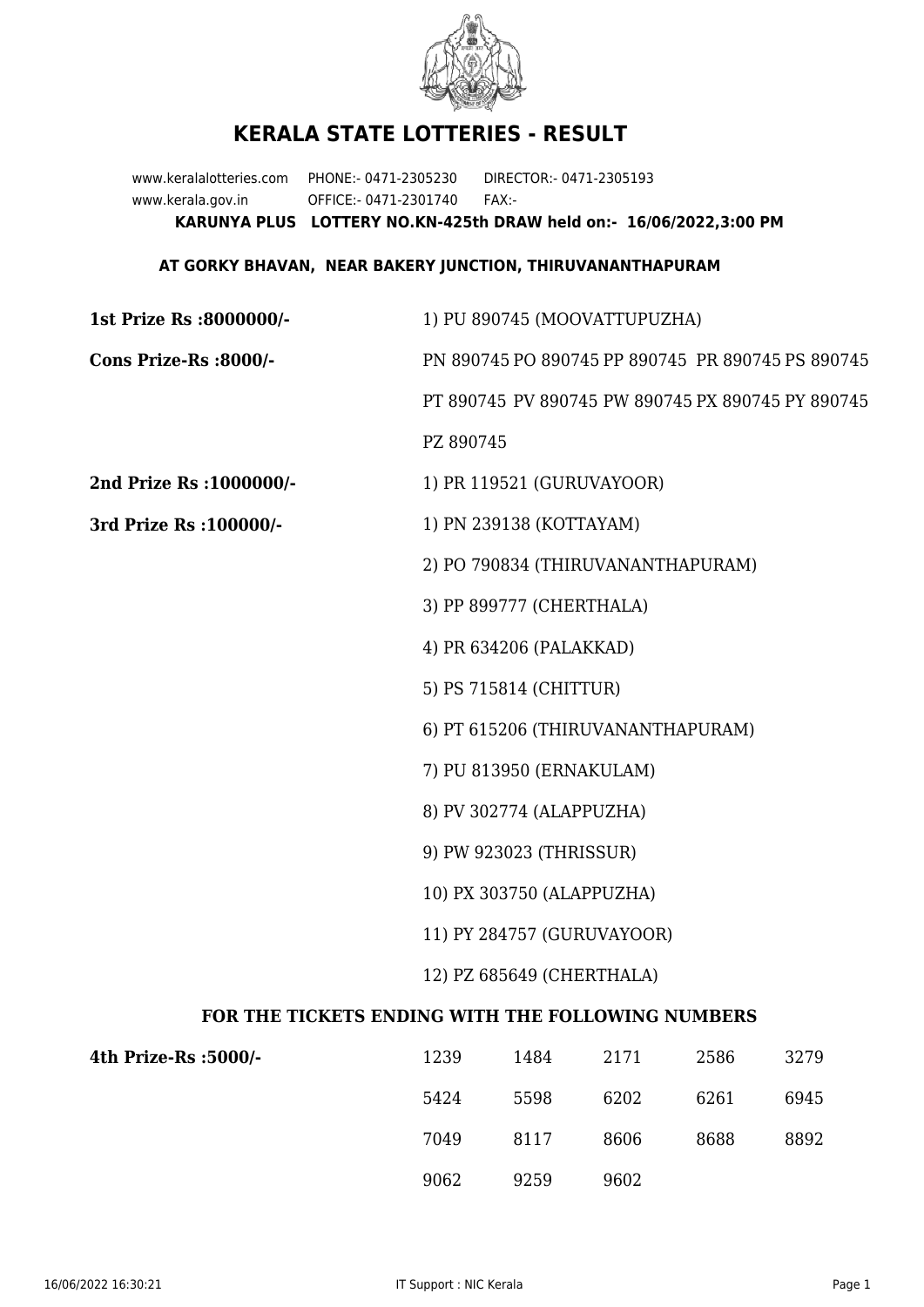| 5th Prize-Rs : 1000/- | 0084 | 0143 | 0570 | 0709 | 0757 |
|-----------------------|------|------|------|------|------|
|                       | 0918 | 1195 | 1204 | 1355 | 1423 |
|                       | 1950 | 2151 | 2269 | 3293 | 3900 |
|                       | 3973 | 4061 | 4332 | 4532 | 4609 |
|                       | 4881 | 4895 | 5369 | 6481 | 6483 |
|                       | 6962 | 7370 | 7441 | 7778 | 7971 |
|                       | 8095 | 8583 | 9458 | 9555 |      |
| 6th Prize-Rs :500/-   | 0001 | 0277 | 0368 | 0447 | 0512 |
|                       | 0577 | 0790 | 0889 | 1022 | 1187 |
|                       | 1285 | 1295 | 1349 | 1513 | 1562 |
|                       | 1769 | 1813 | 1894 | 2211 | 2212 |
|                       | 2524 | 2570 | 2596 | 2623 | 2723 |
|                       | 2852 | 2963 | 2977 | 3121 | 3256 |
|                       | 3378 | 3445 | 3543 | 3662 | 3692 |
|                       | 3755 | 3864 | 3898 | 3931 | 3981 |
|                       | 4186 | 4266 | 4301 | 4422 | 4465 |
|                       | 4685 | 4728 | 4815 | 4967 | 5225 |
|                       | 5542 | 5878 | 6062 | 6077 | 6301 |
|                       | 6349 | 6964 | 7001 | 7067 | 7243 |
|                       | 7251 | 7328 | 7532 | 7591 | 7665 |
|                       | 8116 | 8164 | 8334 | 8380 | 8398 |
|                       | 8926 | 9120 | 9124 | 9143 | 9184 |
|                       | 9213 | 9331 | 9335 | 9401 | 9448 |
| 7th Prize-Rs : 100/-  | 0053 | 0062 | 0094 | 0125 | 0226 |
|                       | 0268 | 0331 | 0351 | 0366 | 0454 |
|                       | 0485 | 0652 | 0728 | 0774 | 0989 |
|                       | 1043 | 1059 | 1117 | 1244 | 1254 |
|                       | 1429 | 1454 | 1460 | 1508 | 1519 |
|                       | 1567 | 1747 | 1834 | 1845 | 1911 |